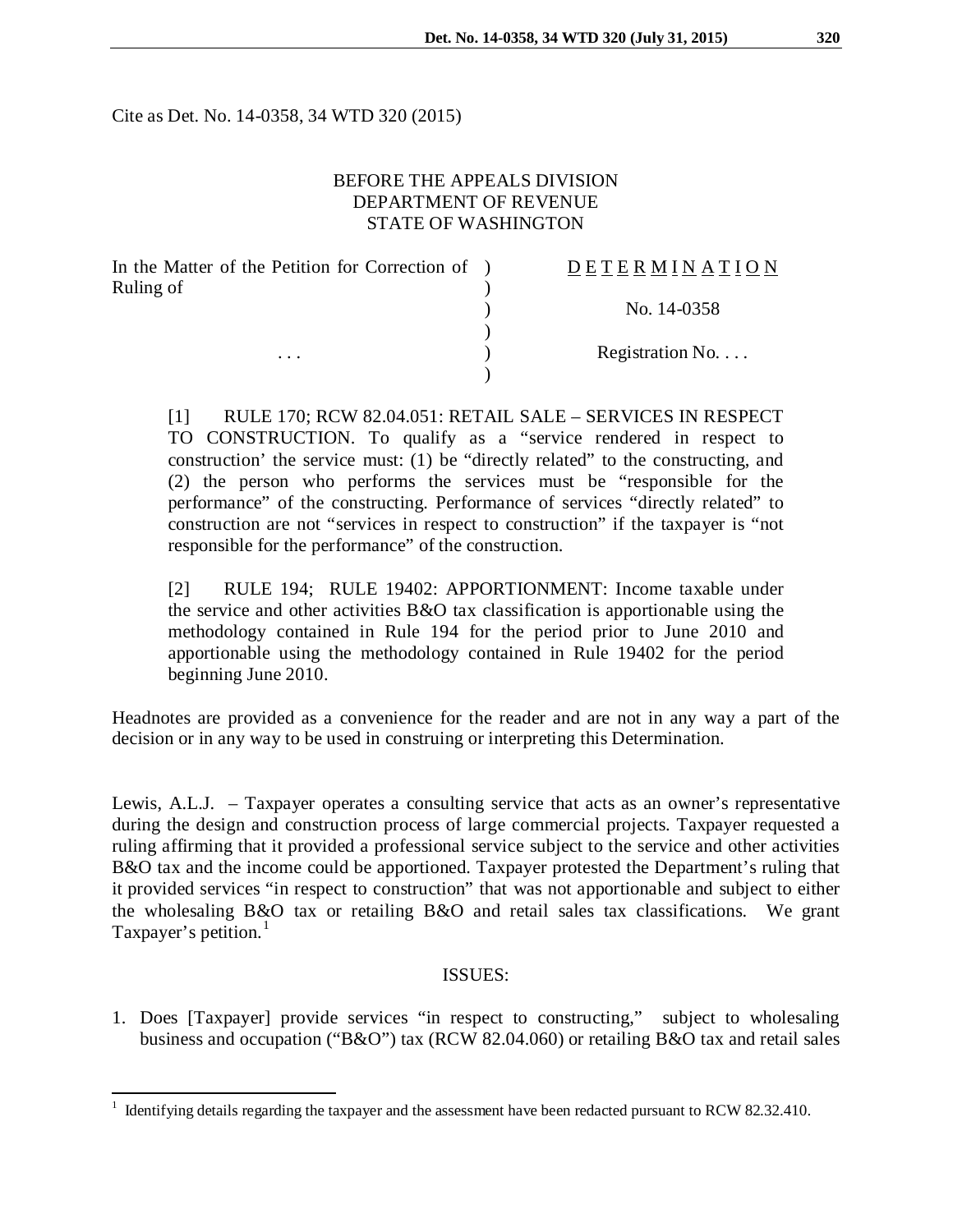tax (RCW 82.04.051 and WAC 458-20-170), or does it provide professional services subject to the service and other activities  $B&O$  tax classification  $(RCW 82.04.290(2))$ ?

2. If the services are subject to service and other activities B&O tax may the income derived from providing the services be apportioned under the provisions of WAC 458-20-194 and WAC 458-20-19402?

#### FINDINGS OF FACT:

Taxpayer is an owner's representative for construction projects. Taxpayer lives in Washington. Taxpayer travels outside Washington to advise and manage the design and construction process on the owner's behalf. Some of the work is done from Taxpayer's home office located within Washington. About 80% of the work is done at project site, owner's office, or meeting with contractors and various consultants. Services performed include oversight of the entitlement and entire design process, managing the negotiations and/or bidding with contractors and subcontractors, and managing the construction process on the owners' behalf. $2$ 

Taxpayer opened an account with the Department during May 2002. Taxpayer began reporting its income under the service and other activities B&O tax classification. On April 8, 2014, Taxpayer's representative requested, via the internet, a ruling as to how Taxpayer should report its income. Specifically, Taxpayer asked if it could apportion its income. The email summarized Taxpayer's business operation and explained that from 2010 to present, Taxpayer did not have any jobs located within Washington.

On April 21, 2014, the Department's TI&E section replied to Taxpayer's internet request. The reply stated:

Income received from providing construction management services which includes being responsible to the owners for the construction is classified as "services rendered in respect to construction" and is subject to the business and occupation (B&O) tax in the same manner at (sic) the construction contract. A person does not have to actually perform construction services to be responsible for the construction. (See RCW 82.04.051)

Generally, the gross contract for the construction projects performed for property owners is subject to the Retailing classification of the B&O tax and sales tax applies to the total charges. However, if the construction contract is performed outside the state, the total

 $\overline{a}$ 

<span id="page-1-0"></span><sup>&</sup>lt;sup>2</sup> "The definition of entitlement with regard to land development is the legal method of obtaining approvals for the right to develop property for a particular use. The entitlement process is complicated, time consuming and can be costly, but knowing what you can and can't do with a piece of property is vital to determining the real estate feasibility of your project."

Bart S. Pair, *Property Development – What's an Entitlement and Why Do I Need it to Build?*, Ezine , June 4,  $2008...$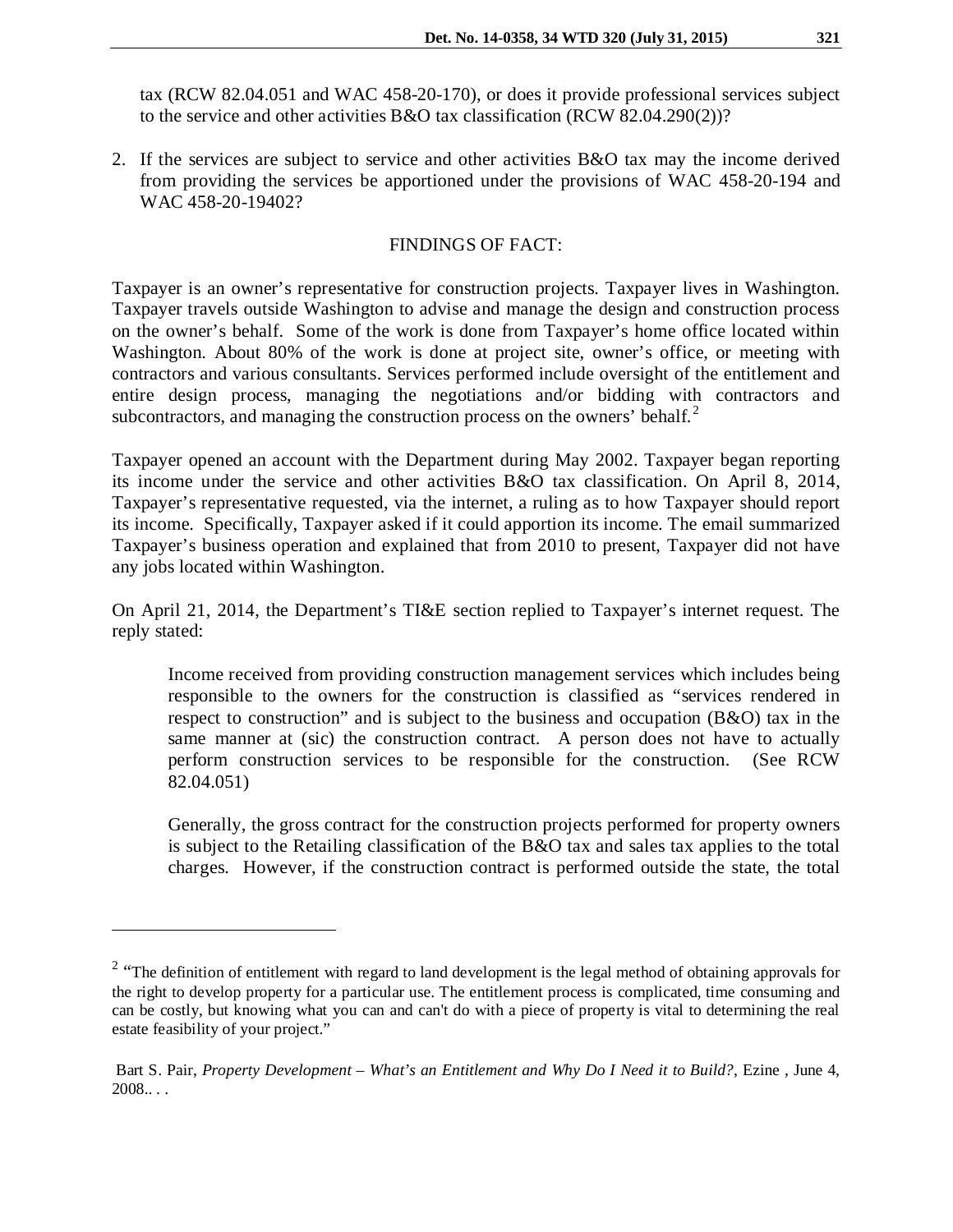charges may be deducted from both the Retailing B&O tax and retail sales tax as "Intestate (sic) and Foreign Sales."

This income is not attributed under the economic nexus apportionment formula.

While under the ruling, no tax would be due for work done by Taxpayer outside Washington for his clients, Taxpayer disagreed with the ruling. On May 14, 2014, Taxpayer filed a petition requesting correction of the written ruling. Taxpayer disagreed that it provided "services rendered in respect to construction," which required the income be taxed as either the wholesaling or retailing. Rather, Taxpayer maintained that [the] professional services [it provided] were taxable under the service and other activities B&O tax classification and apportionable.

As part of its appeal, Taxpayer provided copies of several contracts to show the types of services it performs. Taxpayer provided a December 2013 proposal for work on a project located within California. Pertinent parts of the contract included:

. . . The proposal is for my role in overseeing the project from the "investor" perspective knowing your development partner is managing the building process along with advising/consulting on other on-going projects in the planning stages.

My Proposed overall role on [project] would be as follows:

- Initial review and get current on the contract documents, review proposed contract, terms and conditions, exhibits, schedule etc…. notes and comments to owner.
- Prepare comments on contract document review and review suggestions/concerns with client and [project owner] during week of Dec.  $16<sup>th</sup>$ .
- Prepare agenda for contract/project introduction and kick off meeting (Tuesday/Wednesday next week?)
- Run/attend weekly job meetings, with [Taxpayer] taking and distributing detailed project meeting notes. [Taxpayer] will attend job site meetings/visits roughly 3 times per month and call in the other times. These meeting will include reviews of progress, schedule, costs, quality, concerns and other important issues.
- Be the initial point of contact for the [project owner] and builder as it relates to the construction progress, funding and decisions on-going construction.
- Review conditions that arise during construction that might affect long terms concerns with the operation and maintenance of the complex.
- Keep the information flowing between all parties. Bring the design/engineering consultants where necessary to determine best course of action on any problems that might arise.
- Review any/all change orders, use of contingencies and overall monitoring of project costs (construction and soft costs).
- Review on regular basis the Guaranteed Maximum Price Projections and any projected savings. It is assumed if desired that [Taxpayer] will have access to subcontract agreements and scopes of work that were used to establish the GMP.
- •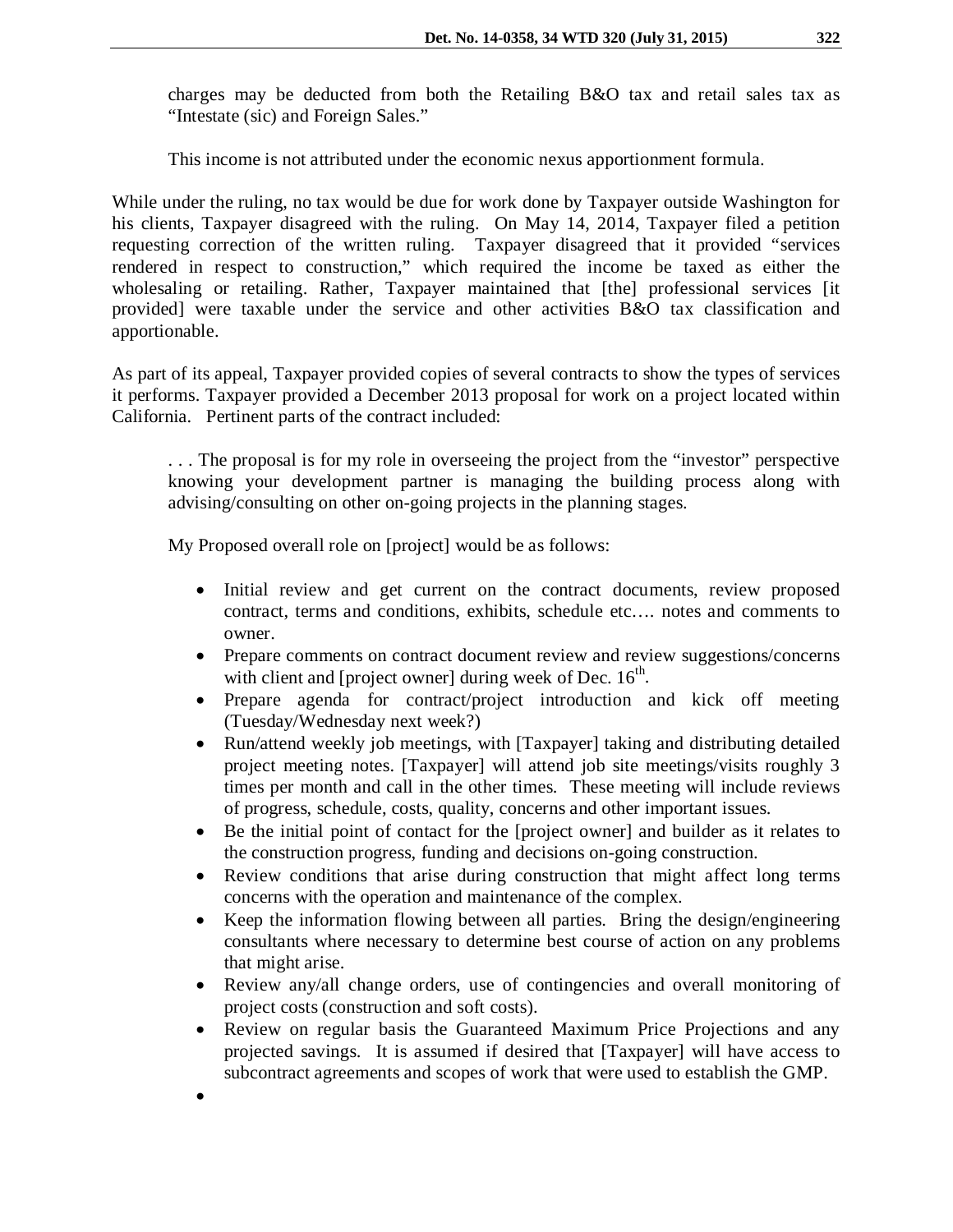- Review at weekly meetings the accuracy of "as built" drawings to ensure they are being kept up on regular basis (reflecting actual buried conditions). Review/approve draw requests from contractor along with consultant billings where applicable. Verify contractor is receiving appropriate releases, wage reports and meeting the invoice/documentation requirements of Keep [development partners] informed of on-going project status, concerns, upcoming milestones, etc.
- During job site visits, inspect installations and review any potential deviations, quality issues or causes for concern.
- Be heavily involved in the close out process and start up process, ensuring all proper paperwork is received, city/Municipality inspections and closeouts for bonds and final occupancy requirements, as built O&M manuals, warranties, subcontractor lists, etc.

[Taxpayer's] role on "other" projects may include such tasks as : meetings with various tenants, contractors, architects and engineers, city planners/staff, utility companies etc., value engineering and plan review/comments; phasing reviews/comments; helping develop outline specifications and contract document concepts; review/recommendations on contracting options and considerations; pricing and scheduling in conceptual formats;

This is a "monthly" retainer type proposal that can be cancelled by either party at any time. Once future projects are established, we can finalize job specific agreements for Owner Representative Services. [Taxpayer] will provide [development partners] with a % breakdown monthly on how the hours break down between the various jobs worked on during a given month.

It is clearly understood the [Taxpayer] carries no liability insurance or contractor licenses as I'm working as the owners' representative (basically as a 1099 employee of your company). Should any lawsuits arise against [development partners], the project ownership and/or [Taxpayer] as a result of this project, the Ownership team would hold [Taxpayer] harmless and defend me as you would an employee of your company.

The other two proposals contained similar work requirements.

…

## ANALYSIS:

Washington imposes a business and occupation ("B&O tax") "for the act or privilege of engaging in business" in the State of Washington. RCW 82.04.220. Washington levies a retail sales tax on each retail sale in this state. RCW 82.08.020, .050. The measure of the retailing B&O tax is the gross proceeds of the sales. RCW 82.04.250(1); RCW 82.04.070. The measure of the retail sales tax is the selling price. RCW 82.08.020(2). The selling price includes the total consideration paid or delivered by a buyer to a seller. RCW 82.08. 010(1).

The term "retail sale" is defined in RCW 82.04.050 and includes construction activities. RCW 82.04.050(2)(b) states: "(2) The term "sale at retail" or "retail sale" shall include the sale of or charge made for tangible personal property consumed and/or for labor and services rendered in respect to the following . . . (b) The constructing, repairing, decorating, or improving of new or existing buildings . . . under, upon, or above real property of or for consumers . . . ."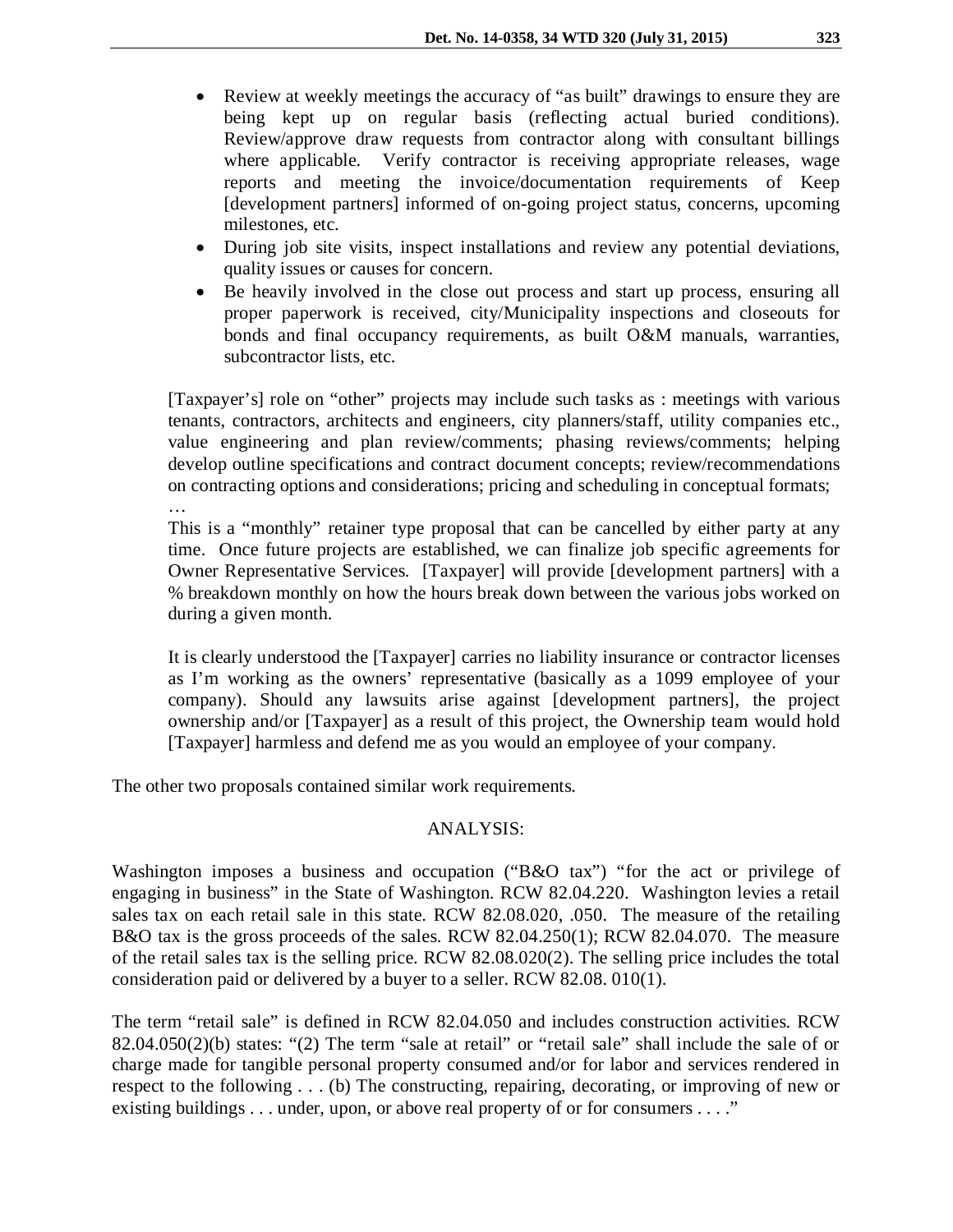WAC 458-20-170 ("Rule 170") is the administrative rule that explains tax liability for the constructing or repairing of structures on real property. Rule 170 implements RCW 82.04.050, and states, in pertinent part, that the term "constructing, repairing, decorating or improving of

new or existing buildings or other structures" includes: "the sale of or charge made for all service activities rendered in respect to such constructing, repairing, etc., regardless of whether or not such services are otherwise defined as 'sale' by RCW 82.04.040 or 'sales at retail' by RCW 82.04.050." Rule 170(1)(e).

RCW 82.04.051 defines the term "services rendered in respect to," for purposes of RCW 82.04.050, as "those services that are directly related to the constructing . . . of buildings . . . and that are performed by a person who is responsible for the performance of the constructing . . . activity." RCW 82.04.051(1). Thus, to be considered services rendered in respect to constructing, (1) the services must be "directly related" to the constructing, and (2) the person who performs the services must be "responsible for the performance" of the constructing.

RCW 82.04.051(4) explains that "responsible for the performance" as used in this section mean:

[T]hat the person is obligated to perform the activities, either personally or through a third party. A person who reviews work for a consumer, retailer, or wholesaler but does not supervise or direct the work is not responsible for the performance of the work.

For example, we have held that when the services were necessary for the timely completion of the project, such as advising and coordinating information, but did not entail the direction or management of the actual construction process or actual building activities, the person was not "responsible for the performance of the constructing," and, therefore, not engaged in retail activity. Det. No. 99-346, 19 WTD 891 (2000); Det. No. 99-011R, 19 WTD 423 (2000); Det. No. 99-152, 19 WTD 643 (2000). In contrast, we have held that when the construction manager's activities were predominantly performed during the construction phase of the project, and the construction manager supervised and directed the constructing activity, the services fit the definition of a "retail sale." Det. No. 99-011R, 19 WTD 423 (2000). We have rejected the argument that a taxpayer must be obligated to complete the physical construction itself, rather than merely being responsible for supervision or direction. *Id.* at 432. Services involving supervising or directing construction constitute services in respect to construction. *See, e.g.,* Det. No. 99-001, 18 WTD 420 (1999).

Here, Taxpayer refers to itself as providing "owner's representative services" functioning as the eyes and ears of the owner. Taxpayer's concerns are those that an absentee owner would have: is the construction progressing as planned, and are the costs being contained? Taxpayer visits the construction site, prepares reports, and "keeps information flowing between the parties". Although Taxpayer is involved in the actual construction progress and part of the responsibilities include inspecting the work and approving draw requests, Taxpayer remained the contact person for the owner. To be considered services rendered in respect to constructing, (1) the services must be "directly related" to the constructing, and (2) the person who performs the services must be "responsible for the performance" of the constructing. While Taxpayer may be providing services "directly related" to the construction, we do not find that Taxpayer is "responsible for the performance" of the construction. Accordingly, we conclude Taxpayer is not providing services in respect to construction, at least under the contracts provided. Under the contracts